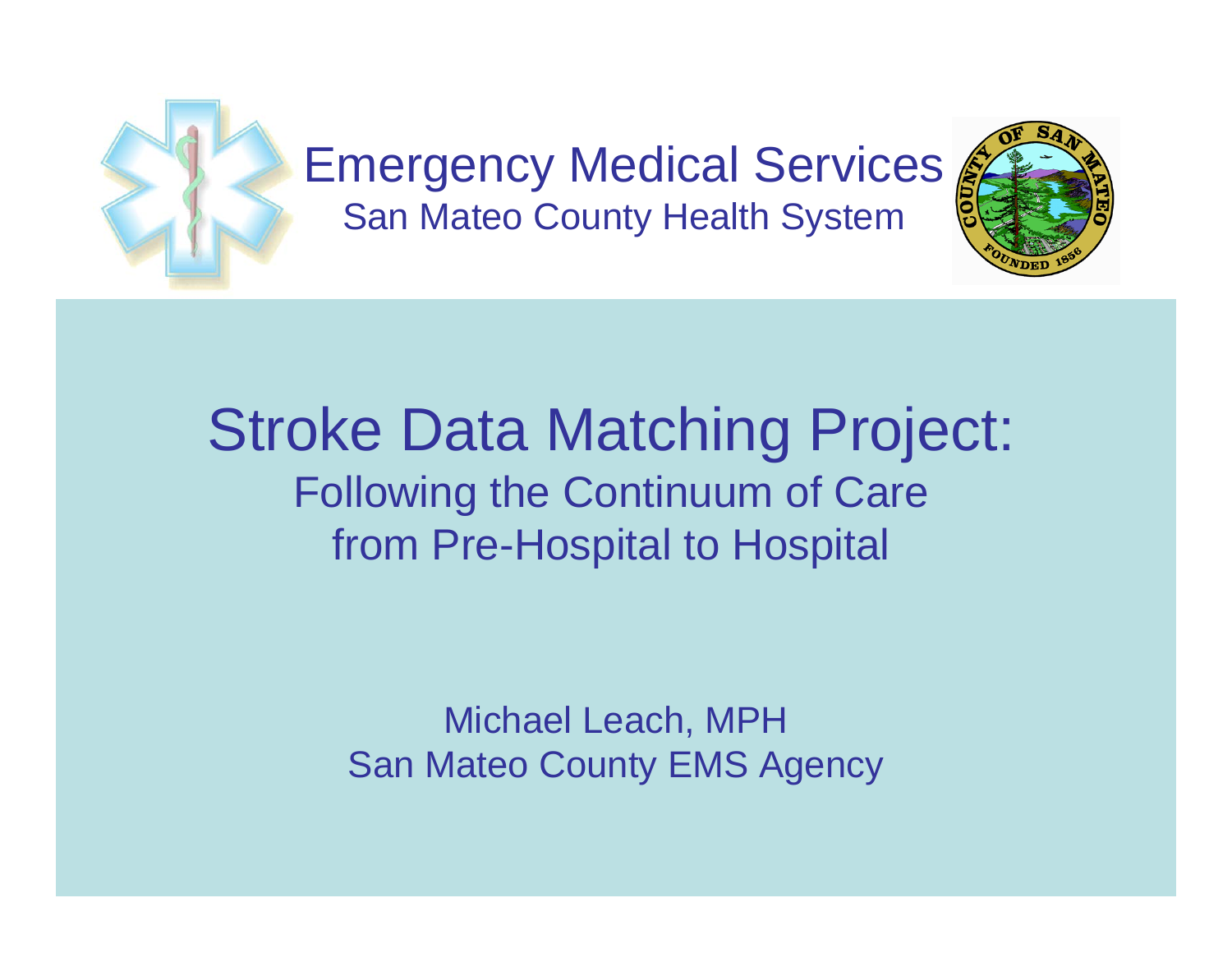## Overview of Presentation

- Background
- Matching Study Results
- Preliminary Look at Data
- Next Steps

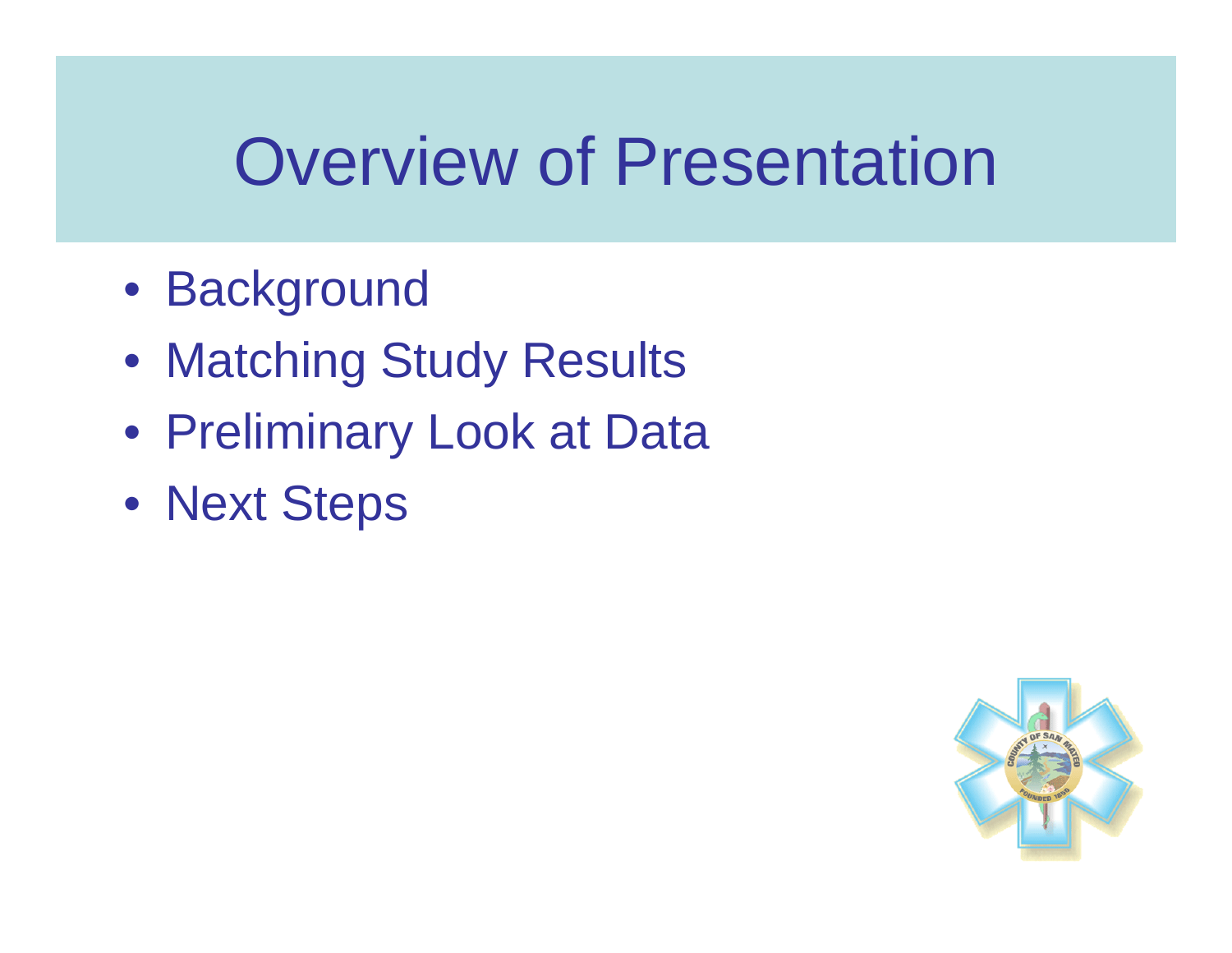# **Background**

- There is a need for a better measure of ambulance contractor performance in prehospital stroke identification
	- Hospital outcome data needed for assessment
- Core questions were developed around collected data variables from both the prehospital and hospital side of stroke care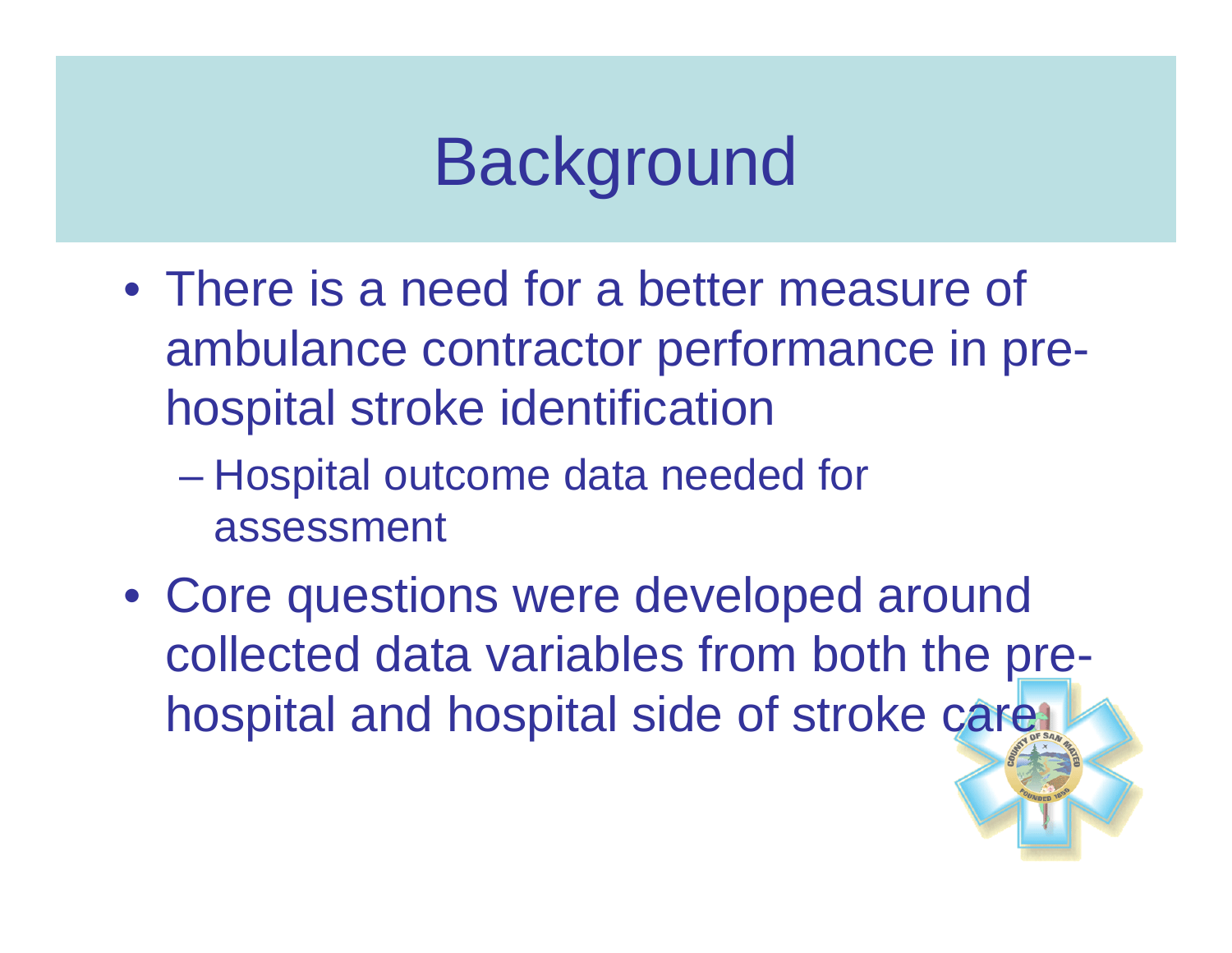### Initial Matching Attempt:

California Department of Public Health

- Initial Matching: de-identified ambulance contractor data\* with de-identified California Stroke Registry (CSR) data.
- Base SAS coding used by CDPH.
	- Results: ~ 50% match rate based on matching the following four data variables: admission date, hospital destination, gender, and age

\*(potential stroke patients chosen based on a primary impression of "neurological deficit/CVA/TIA" )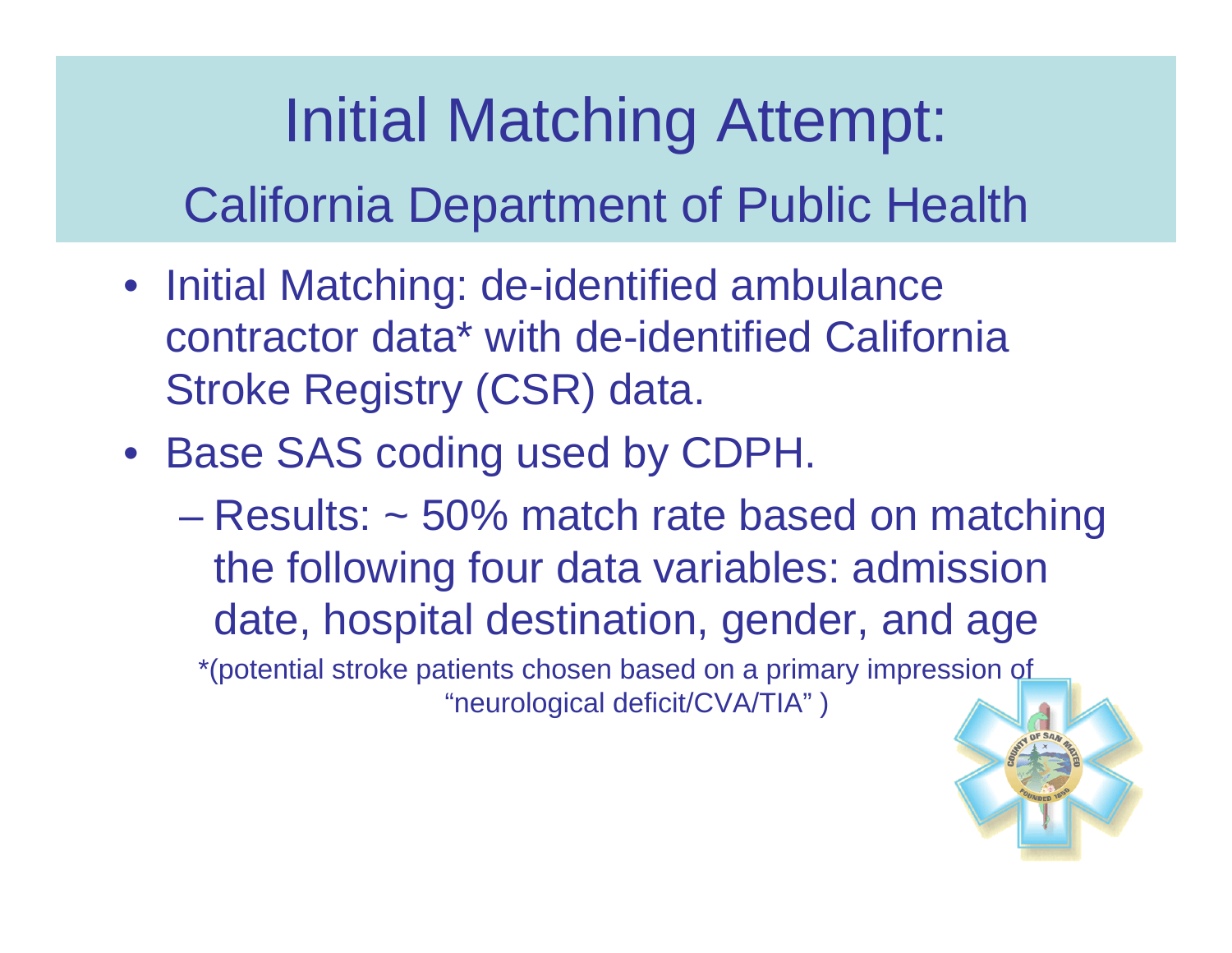## Second Match Attempt: Dataflux

- DataFlux Matching: de-identified ambulance contractor data\* with de-identified California Stroke Registry (CSR) data.
- Probabilistic Matching program developed by the SAS company.
	- Results: ~ 50% match rate based on matching the following four data variables: admission date, hospital destination, gender, and age

\*(potential stroke patients chosen based on a primary impression of "neurological deficit/CVA/TIA" )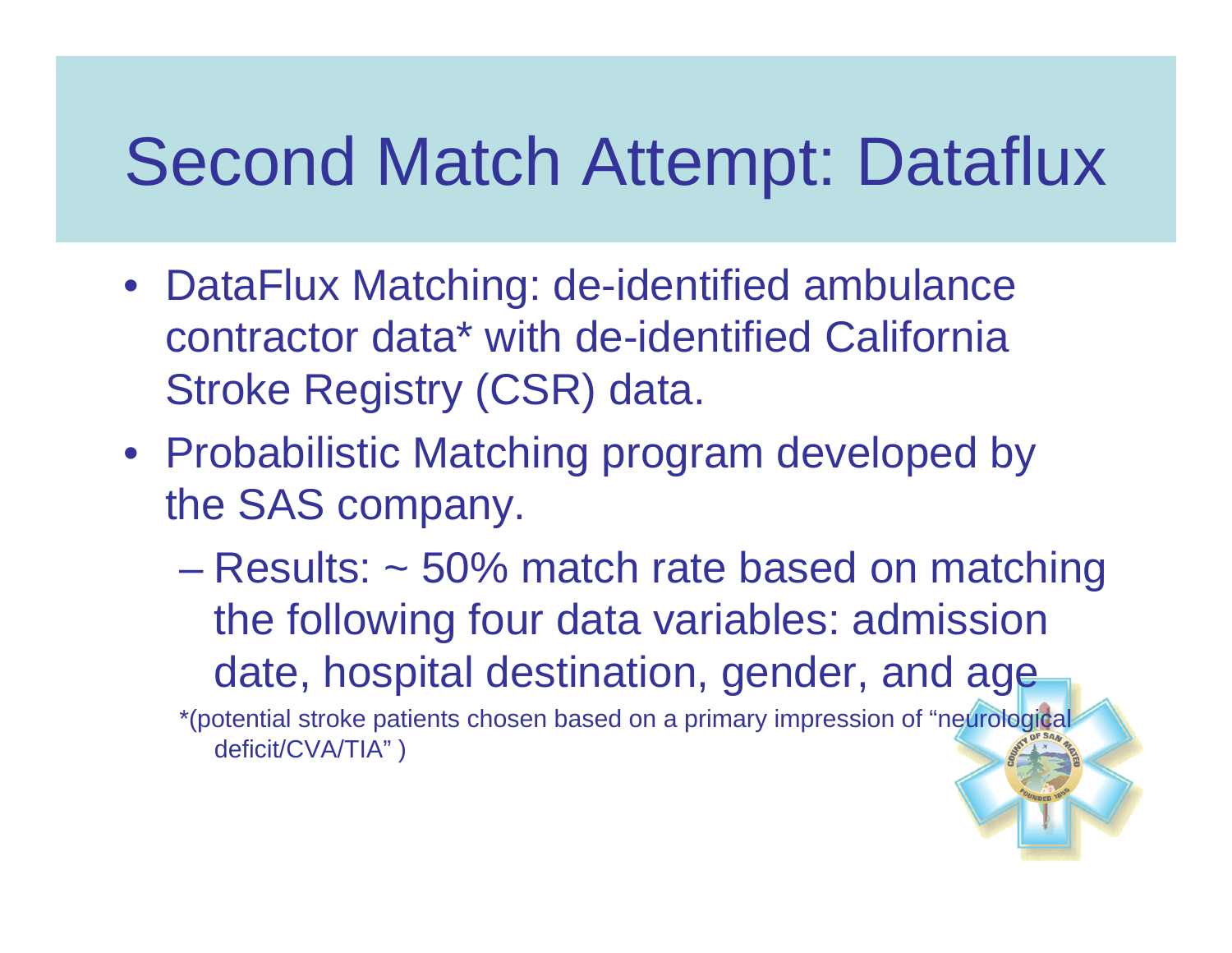# Second Matching Attempt: con't

• Feedback from DataFlux analysis: probabilistic matching (also known as 'fuzzy matching') relies on an complex algorithm which uses identifying information (name, age, gender, address) specific to a person to create a unique 'Match Code', a string of letters and numbers. A person's first and last name are the most unique identifiers that can be used, aside from something like address or SSN. Not using first and last name results in a weaker Match Code, which creates a lower probability that records being matched are describing the same individual.

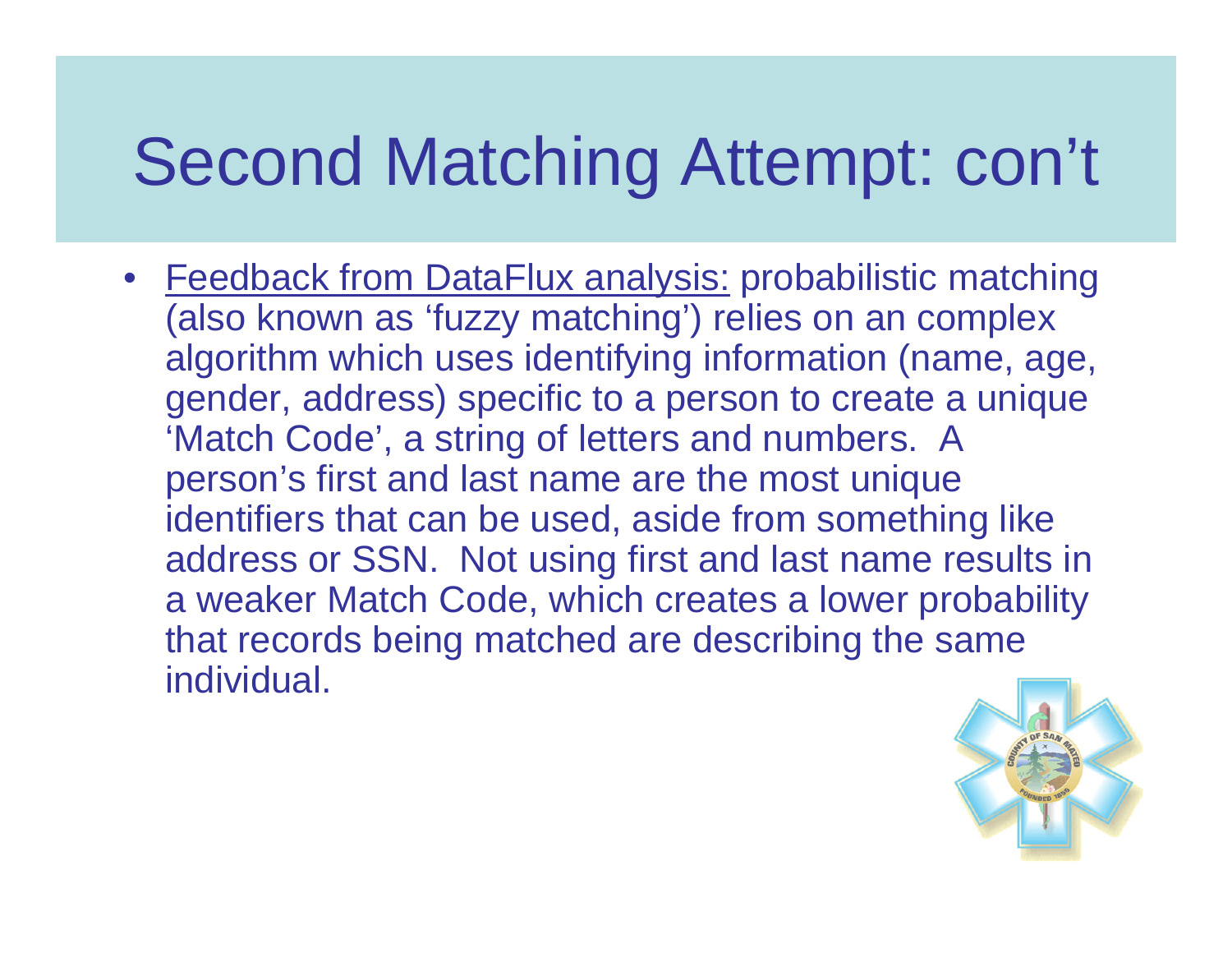# Final Matching Study: By Name

- $\bullet$  Matching by First and Last Name:
	- Study used data from Nov 2009 thru Jan 2010
	- Seton Hospital and Sequoia Hospital participated in this study by providing first/last name and Get-With-The-Guidelines record number. That record number was then matched to California Stroke Registry data.
	- The resulting patients were then matched by first/last name and admission date to patients in the AMR MEDS database.

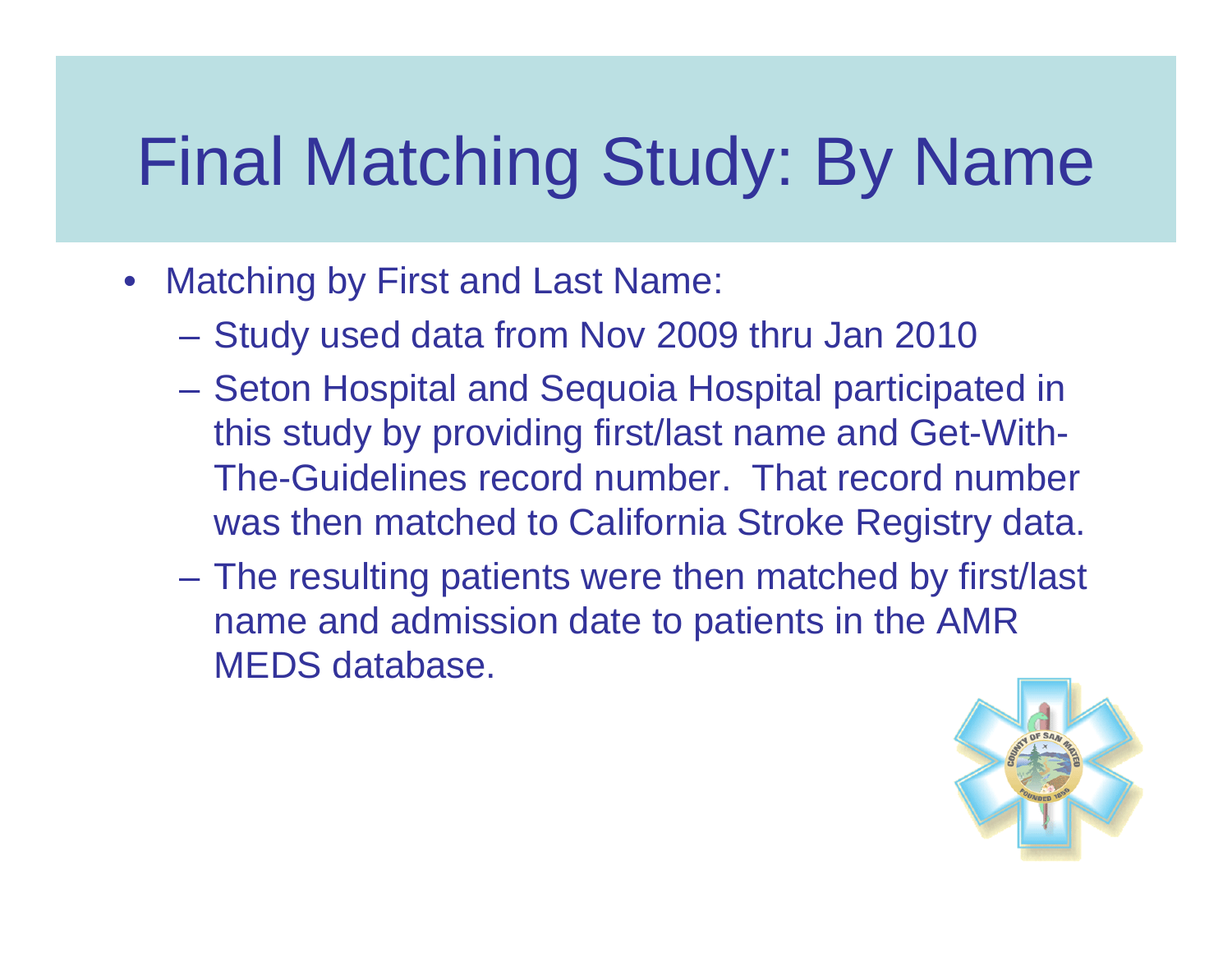# Name Matching Study Results

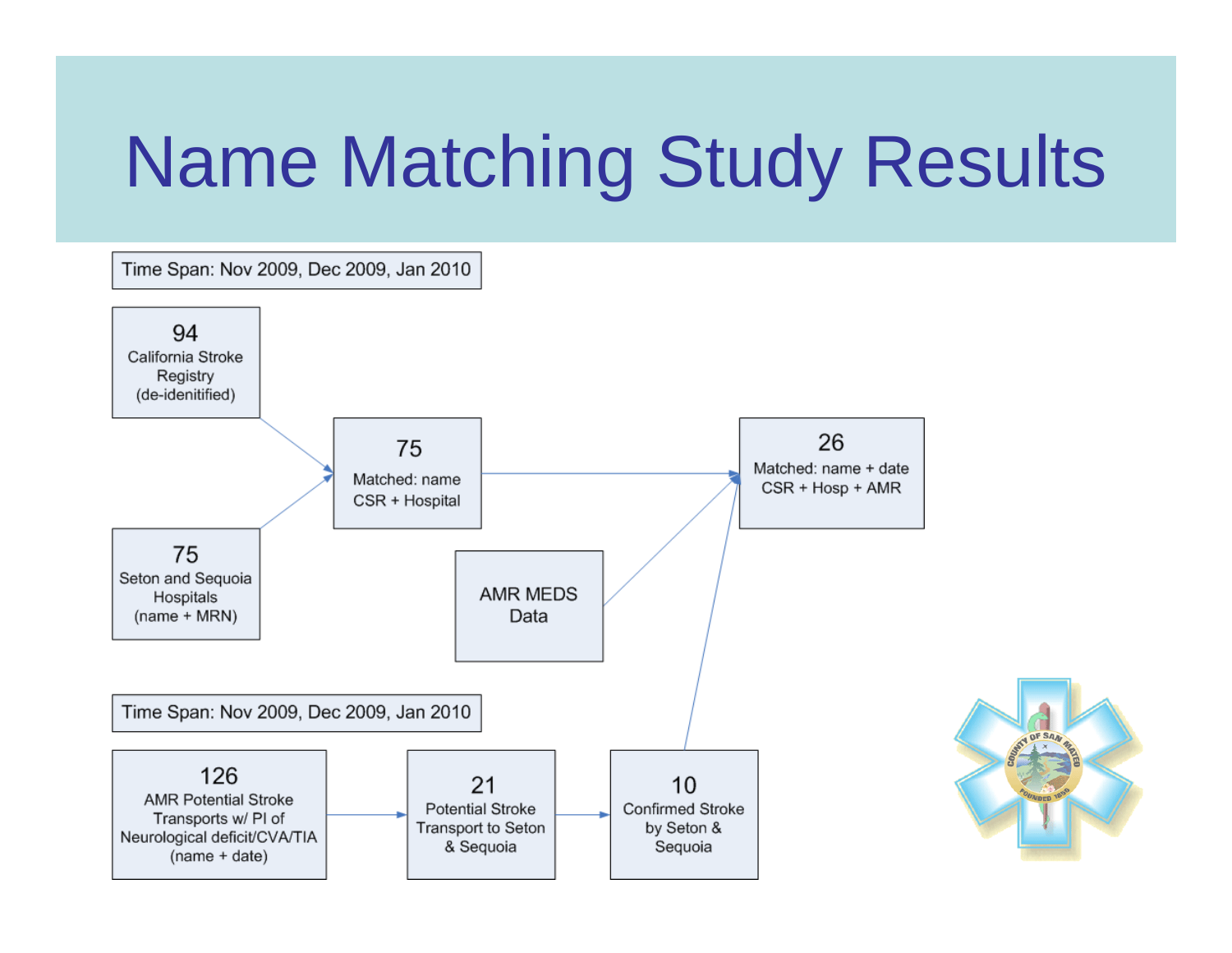# Matching Study Discussion

- Matching by admission date, hospital destination, gender, and age :
	- While there was a match rate of 50% based on the above variables there was no confirmation that the patients on the pre-hospital side and the patients on the hospital side were the same individual. This is due to EMS not knowing whether or not the individuals who were identified by medics as potentially having a stroke, actually had a stroke. Due to the limitations of our prehospital stroke query, there is a high probability that non stroke patients are being matched to actual stroke patients.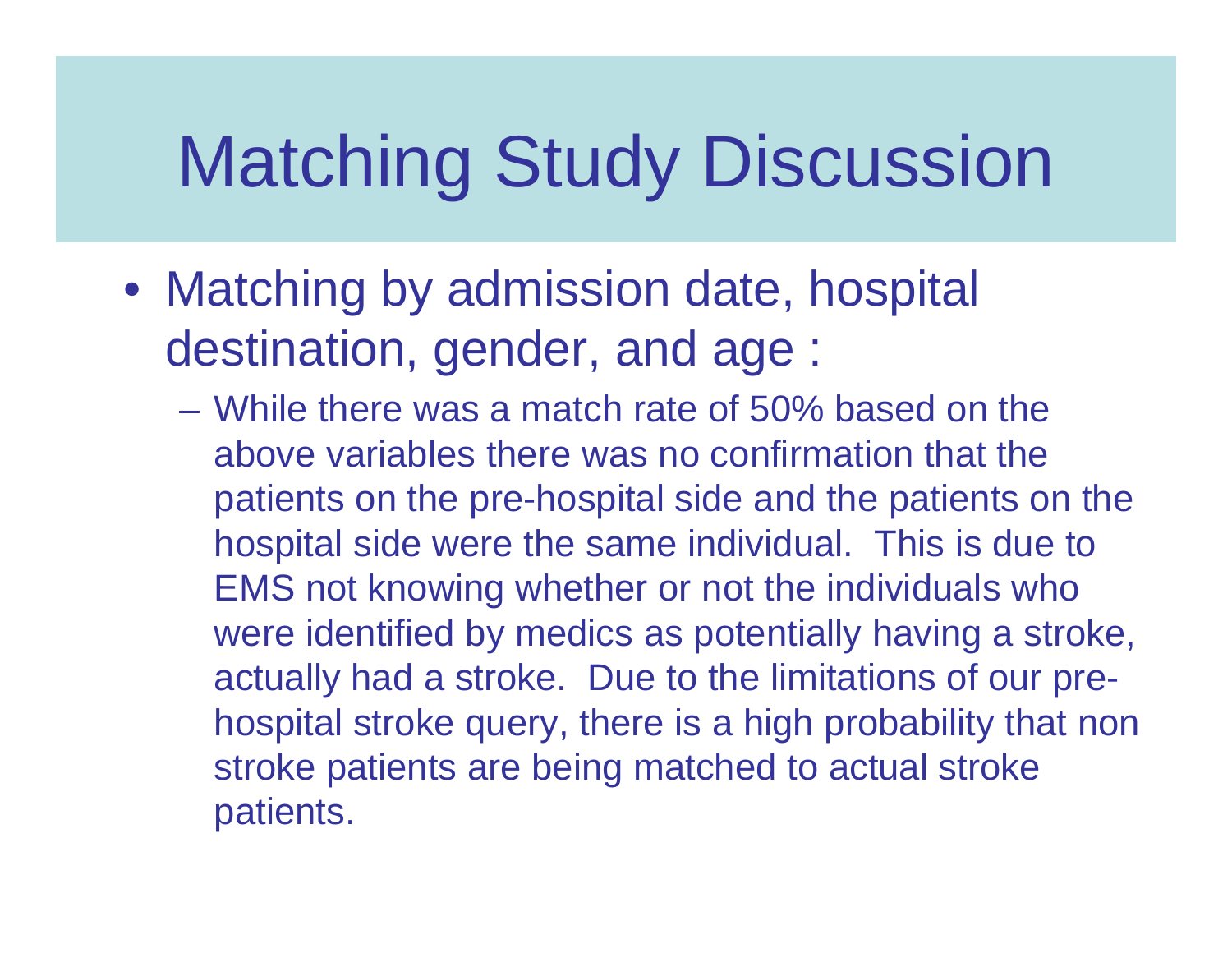# Matching Study Discussion

- Matching by first/last name :
	- There was a 100% match rate between actual stroke patients on the hospital side, and potential/non-potential stroke patients on the pre-hospital side.

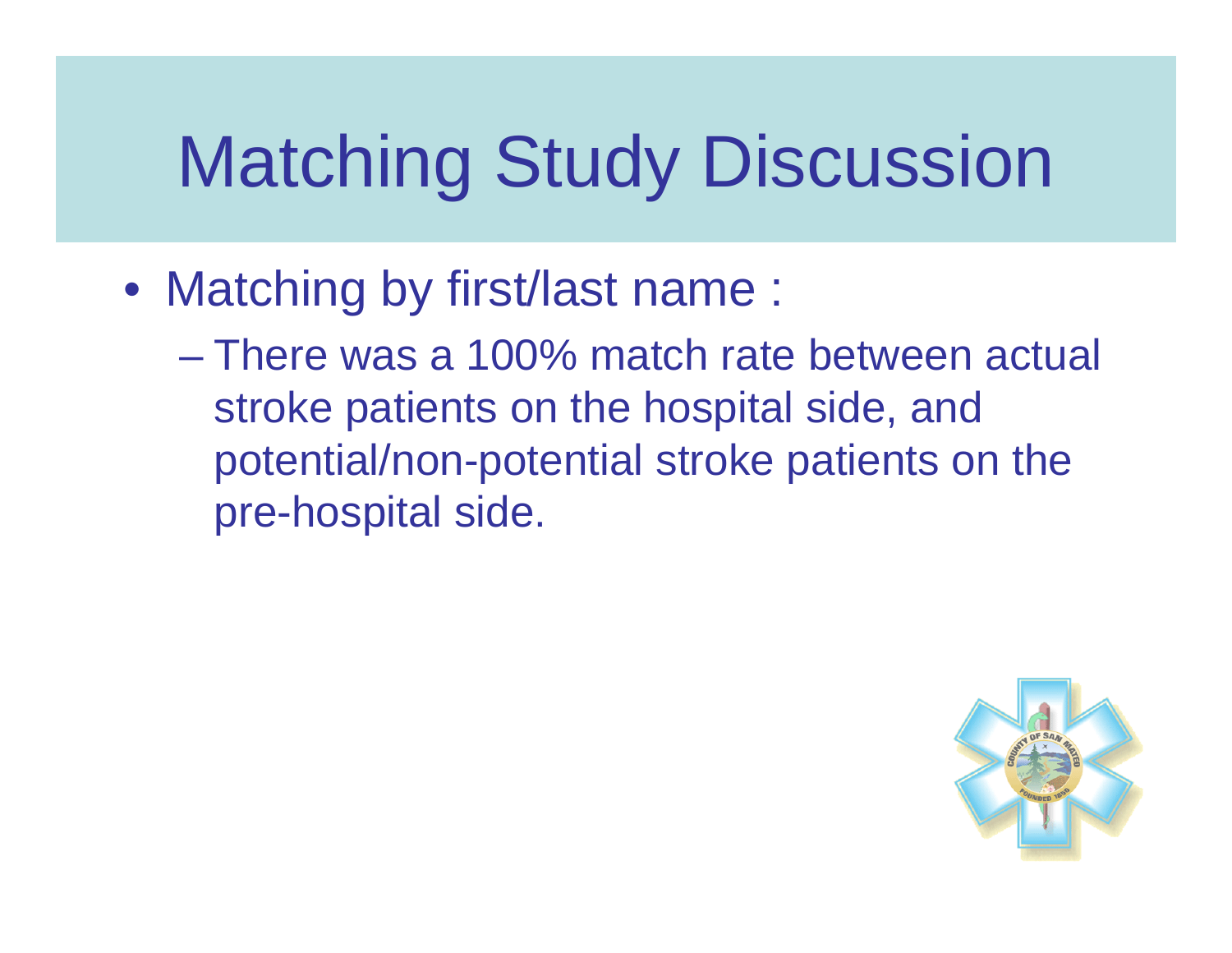#### Why does a 100% match matter?

- Accurate detection of meaningful trends
- $\bullet$  Accurate assessment of medic's stoke identification abilities
- $\bullet$  Ability to determine the true effectiveness of stroke education delivered to the community
- Being able to more accurately tailor the stroke trainings delivered to the medics, based on any trends seen in the matched data.
- Ability to measure the impact of primary stroke centers with invasive capabilities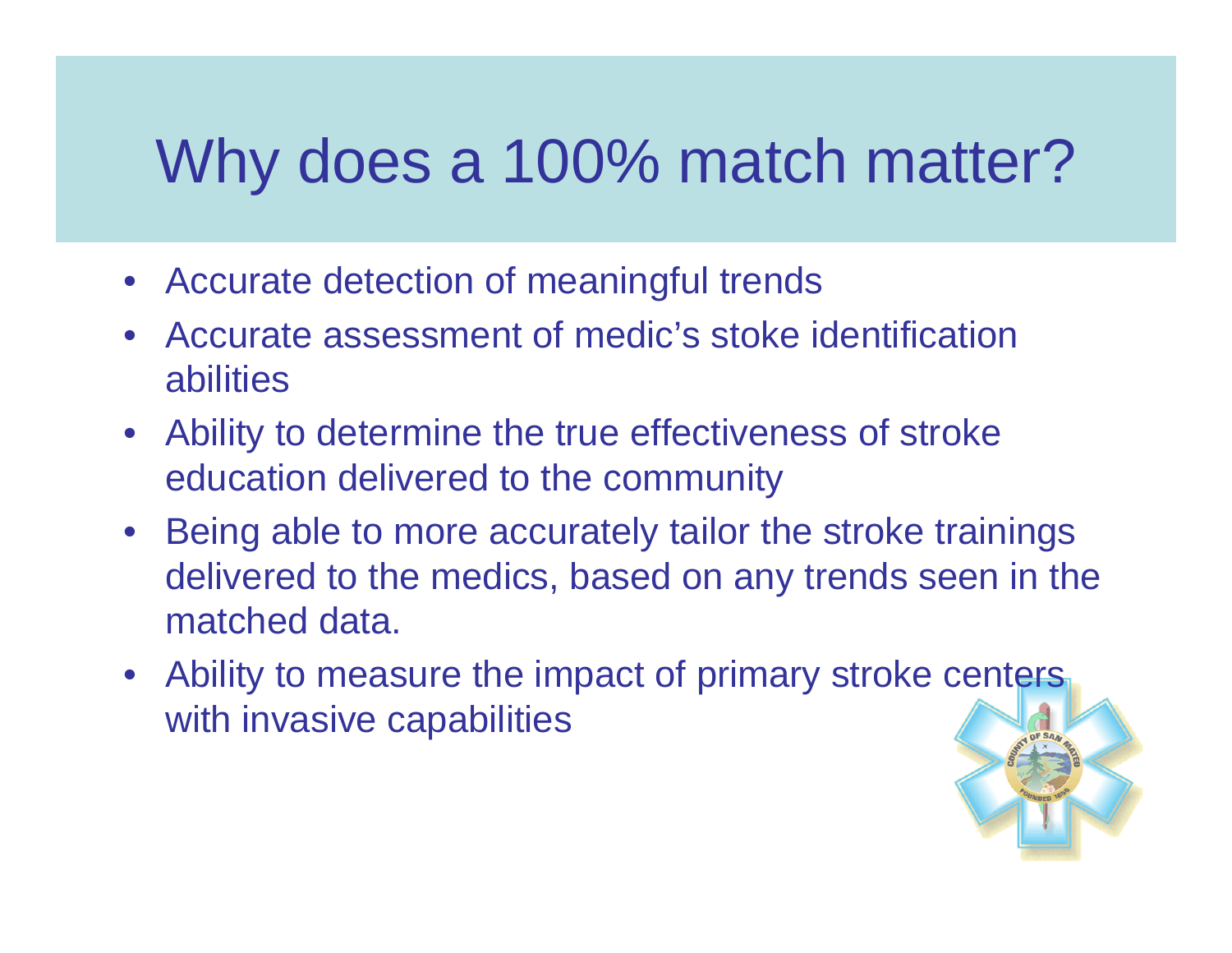#### Stroke Identification on Pre-Hospital Side:

Ambulance Primary Impression for the 26 matches between pre-hosp and CSR for patients with hospital documented stroke

| Altered level of consciousness (unknown cause) | 10 |
|------------------------------------------------|----|
| <b>Neurological deficit/CVA/TIA</b>            | 10 |
| Weakness/dizzy/sick/nausea                     | 2  |
| <b>Other</b>                                   | 2  |
| <b>Headache</b>                                | 1  |
| Syncope/near-syncope                           |    |
| Total                                          | 26 |

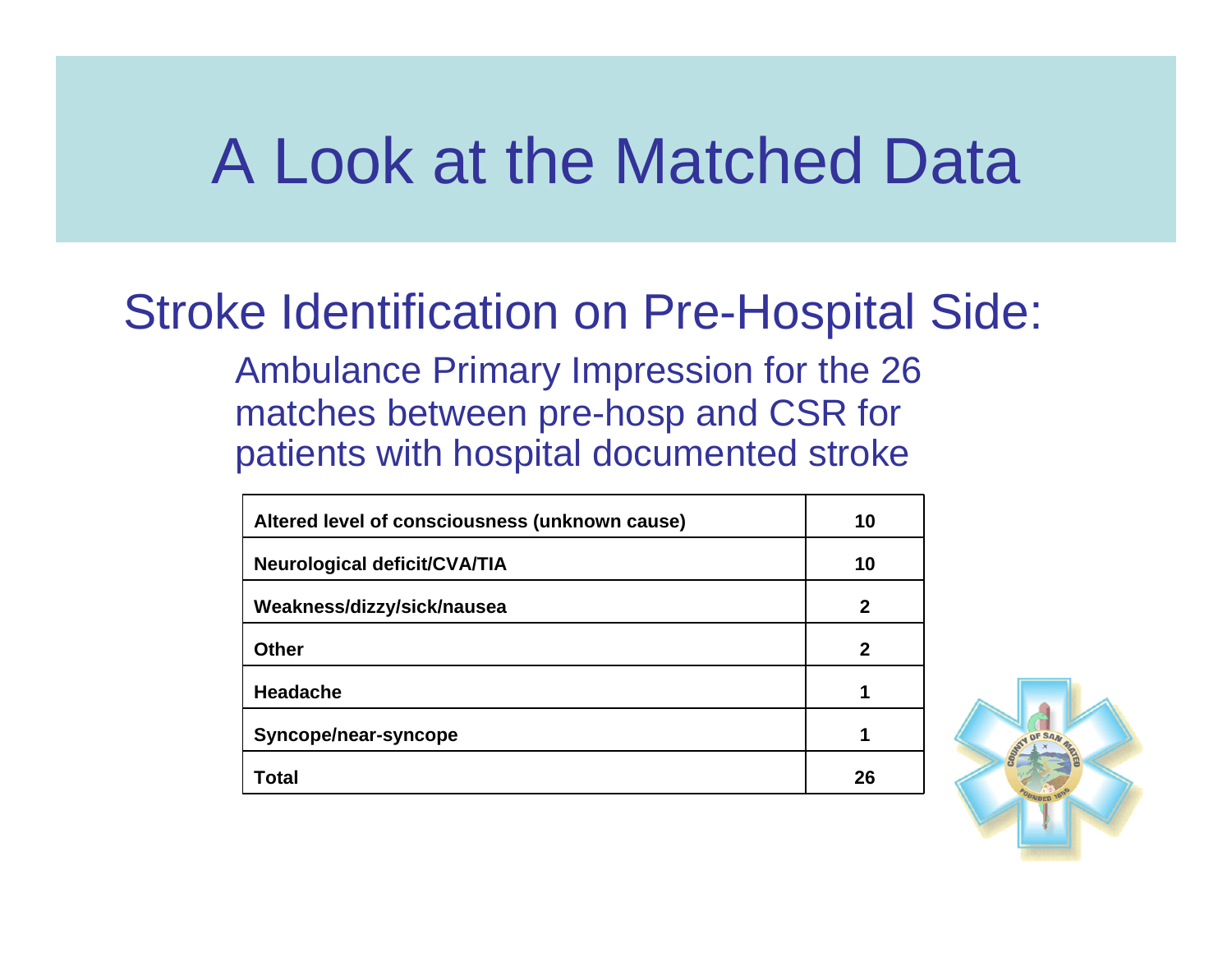#### **Stroke Identification on Hospital Side:**

Hospital diagnosis for the 26 matches between pre-hosp and CSR, for patients with hospital documented stroke.

| Hospital Diagnosed Stroke Type        |     |
|---------------------------------------|-----|
| <b>Ischemic Stroke</b>                | 13  |
| Transient ischemic attack (<24 hours) | 3   |
| No stroke related diagnosis           |     |
| Hemorrhagic                           |     |
| Total                                 | 26. |

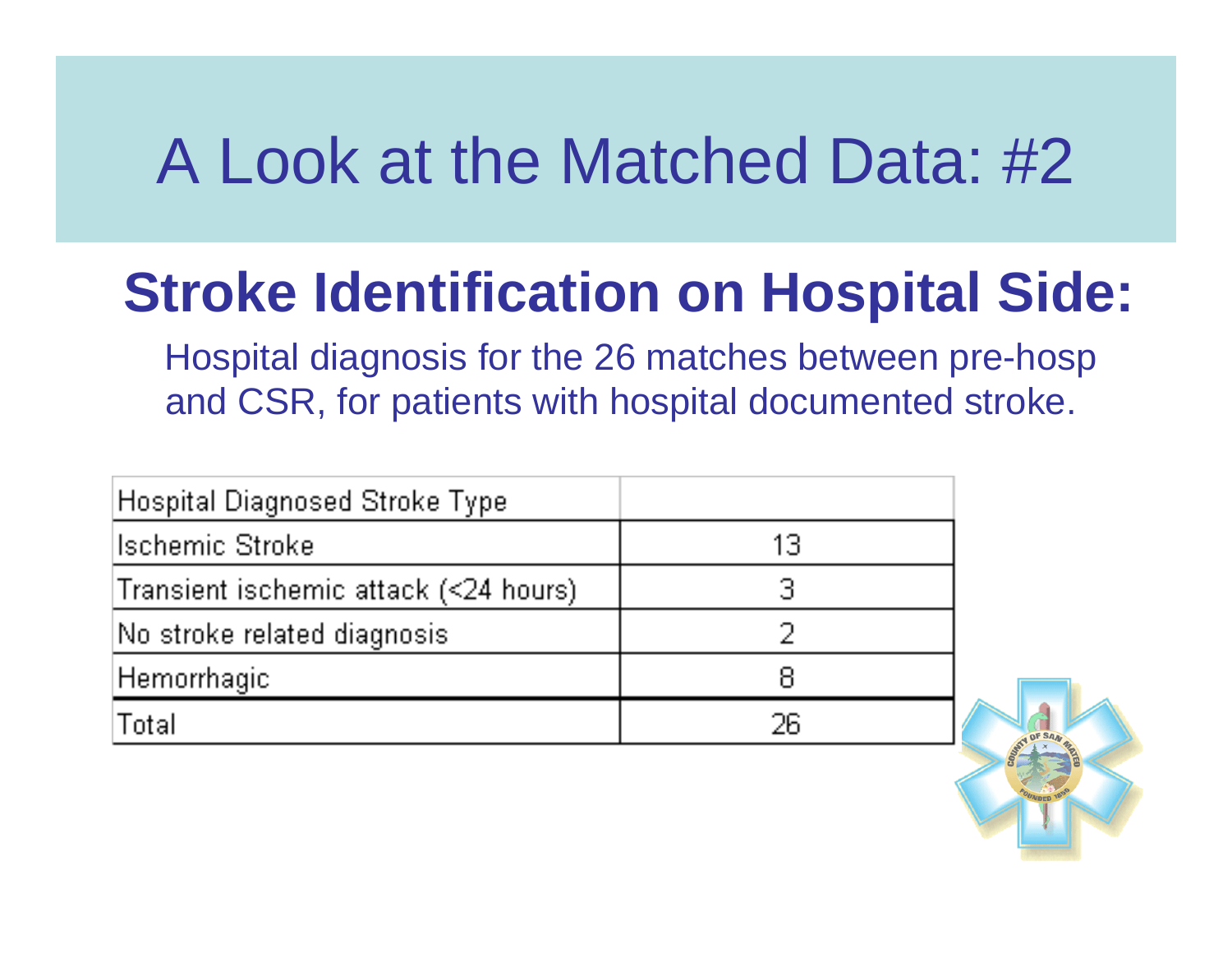#### **Stroke Identification on the Pre-Hospital Side:**

Of the 21 suspected stroke patients identified by paramedics, 48% (n=10) were confirmed as having a stroke by the hospitals.

| Receiving Facility  Data Source |                         | Nov | Dec: | Jan | $^\mathsf{T}$ otali |
|---------------------------------|-------------------------|-----|------|-----|---------------------|
| Sequoia                         | AMR                     |     |      |     |                     |
|                                 | ICSR (confirmed stroke) |     |      |     |                     |
| Seton                           | <b>AMR</b>              | Э   | ĥ    |     | 14                  |
|                                 | ICSR (confirmed stroke) | 3   |      |     | 8                   |

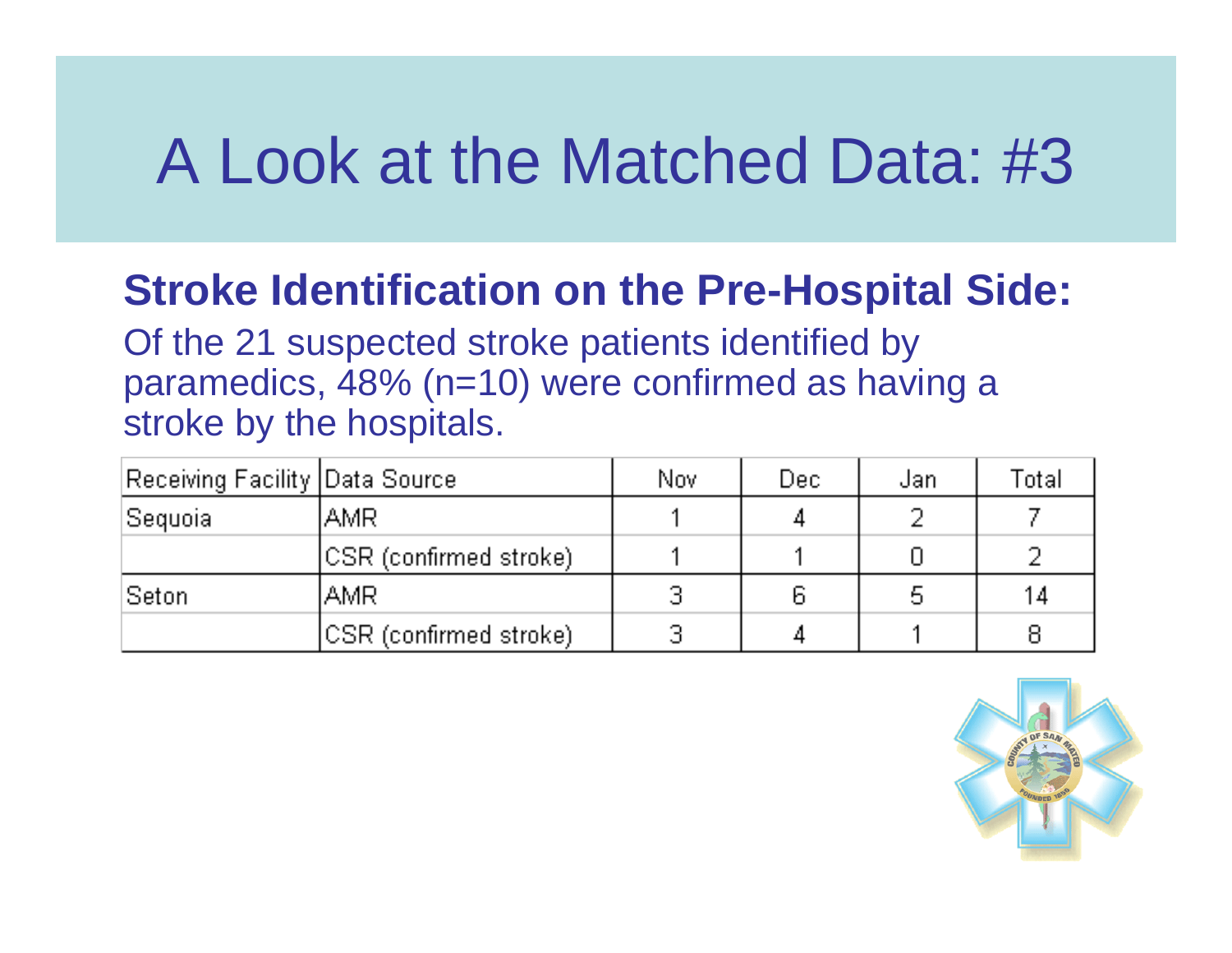#### Time Last Seen Normal

Of the patients transported to the hospital who had a actual stroke (identified in CSR), 18 of 26 patients had "Time last seen normal" recorded.

#### Documented Glucose

Of the patients transported by ambulance who were confirmed later as stroke, 25 of 26 had documented glucose (96%). Of these 25 patients, only 1 had blood glucose <80mg/dL.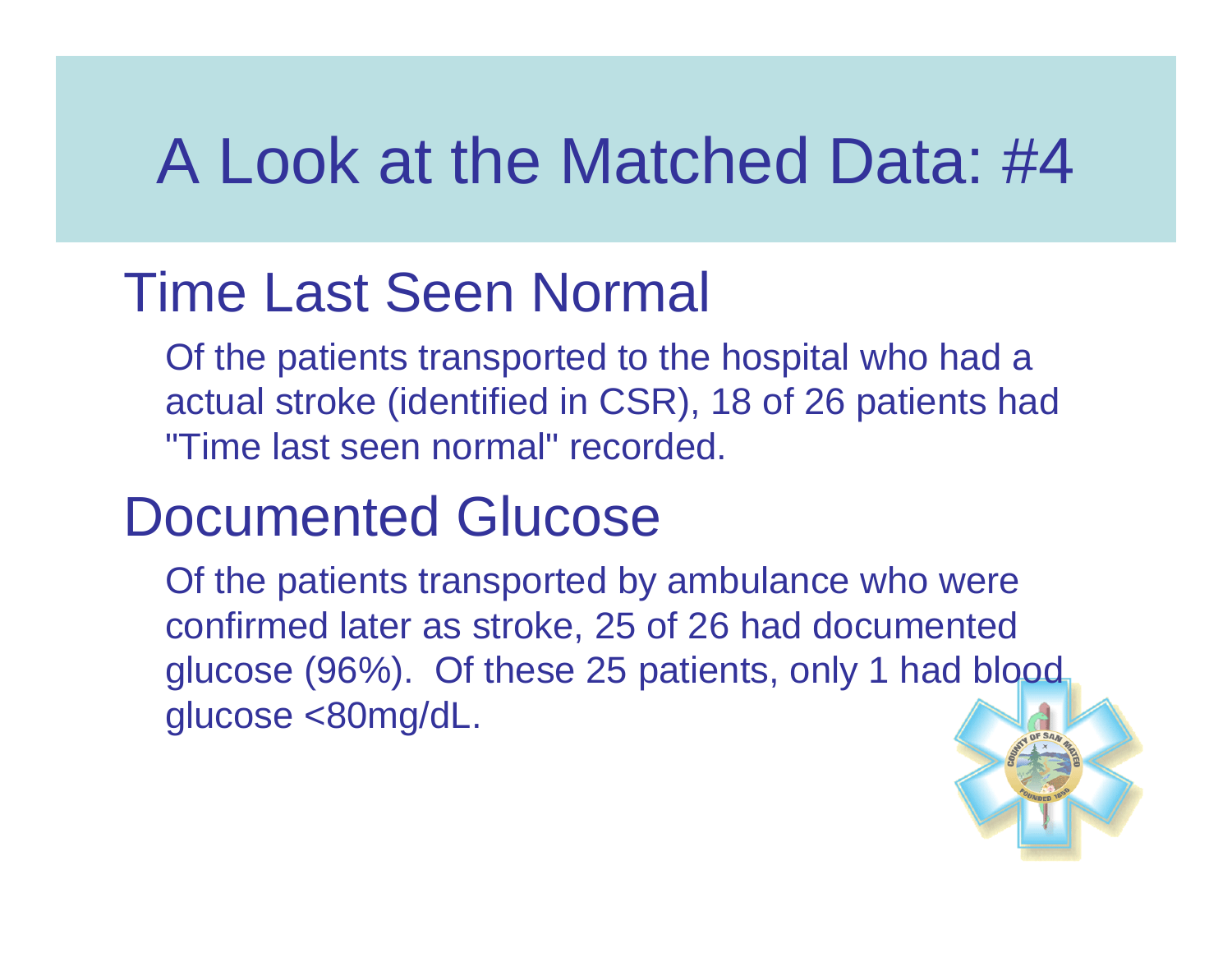#### Cincinnati & Glasgow Stroke Scale

Of the 26 patients transported to the hospital who had a actual stroke (identified in CSR) the following had a documented Cincinnati Stroke Scale (CSS) or a Glasgow Coma Scale (GCS):

19 (73%) had a documented CSS 19 (73%) had a documented GCS 13 (50%) had both a CSS and GCS

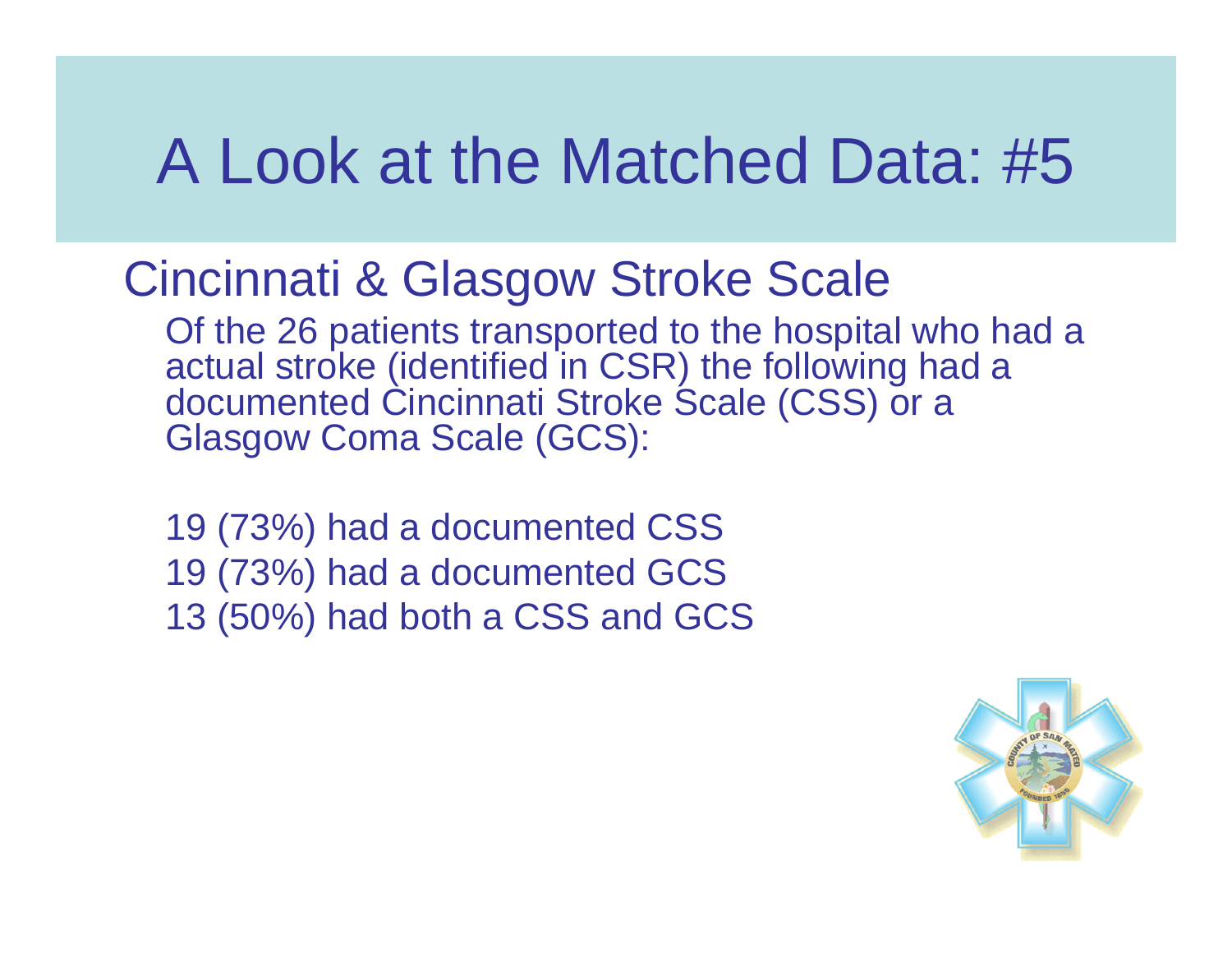#### Mode of Transportation

Of the 75 stroke patients in this study, 65% (n=49) arrived at the hospital by private vehicle.

| Age<br>Cat. | Car             | Ambulance      | Total |
|-------------|-----------------|----------------|-------|
| 35-44       | $\overline{2}$  | $\overline{2}$ | 4     |
| 45-54       | 4               | $\overline{2}$ | ĥ     |
| 55-64       | 8               | 3              | 11    |
| 65-74       | 9               | $\overline{2}$ | 11    |
| 75-84       | 12 <sub>1</sub> | 4              | 16    |
| $85+$       | 14              | 13             | 27    |
| Total       | 49              | 26             | 75    |
|             |                 |                |       |

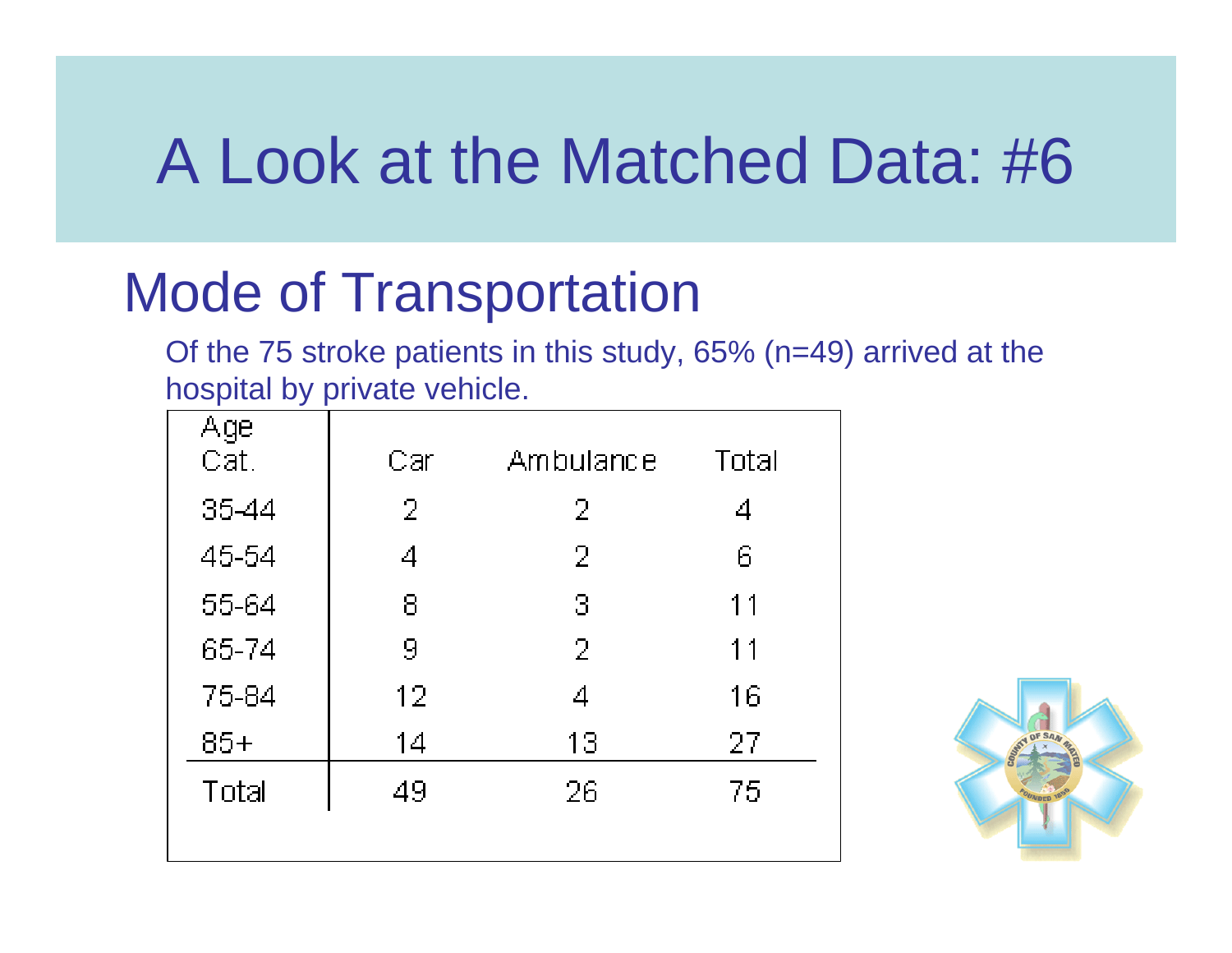#### **Primary Stroke Receiving Hospital Transports**

- 100% (n=10) of patients identified with a primary impression of 'Neurological deficit/CVA/TIA' were transported to a primary stroke receiving hospital.
- Of the 7 patients identified with a primary impression of stroke, with a symptom onset less than 3 hours, 100% were transported to a primary stroke receiving hospital.
- Of the 2 patients identified with a primary impression of stroke, with a symptom onset between 3 and  $\dot{\text{8}}$  hours, 100% (n=2) were transported to a primary stroke receiving hospital.

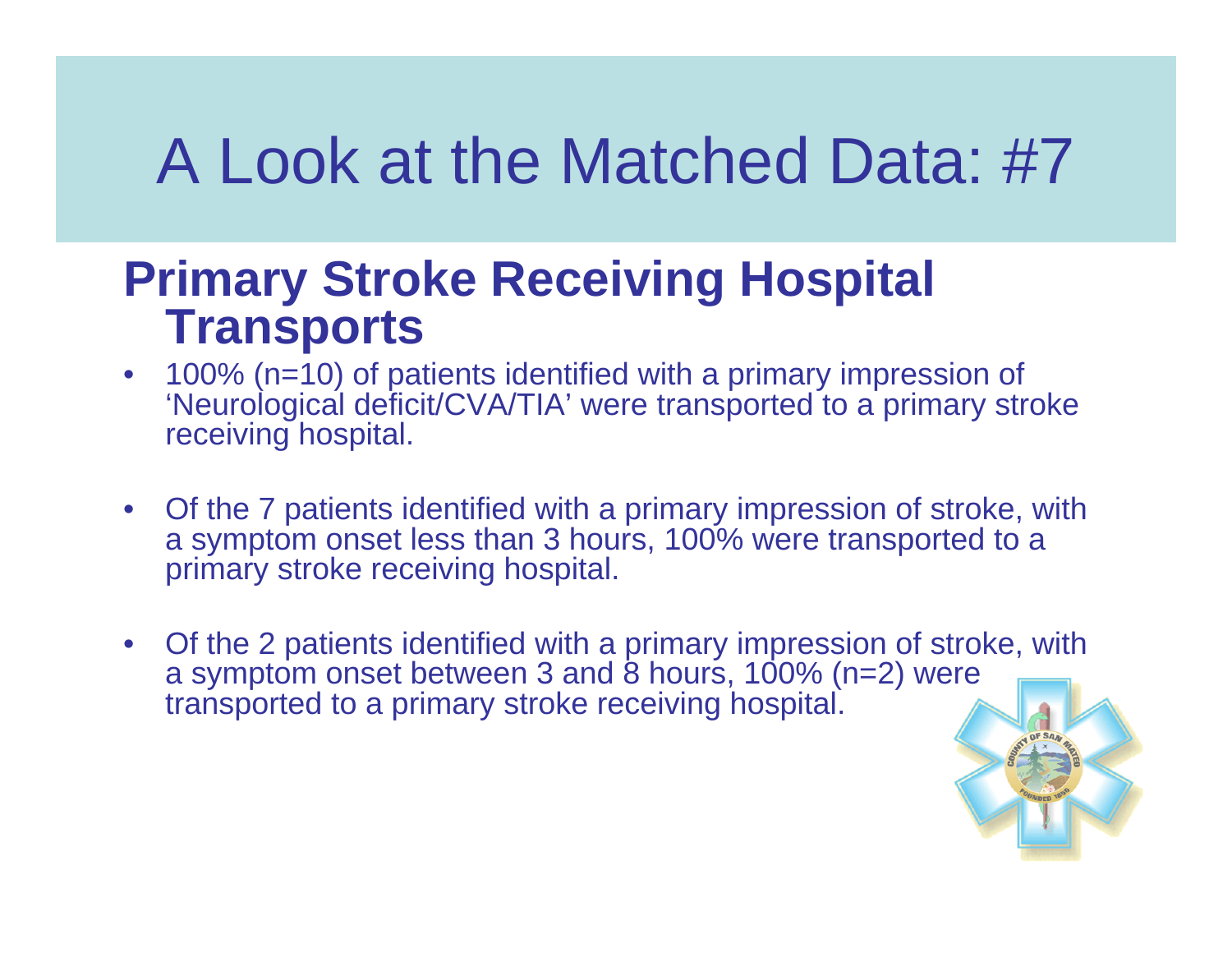Percentage of patients who were diagnosed with a neurological condition upon medical discharge?

|                                                    | Mode of Transport |           |       |
|----------------------------------------------------|-------------------|-----------|-------|
| Description                                        | Car               | Ambulance | Total |
| <b>Blank</b>                                       | П                 |           |       |
| Expired                                            | 4                 |           | 8     |
| Hospice - home                                     | Ω                 |           |       |
| Inpatient rehab facility (inc. in-hospital)        | 5.                | 4         | 9     |
| To home, self-care (routine).                      | 26                | 5         | 31    |
| Transfer to a short-term general hosp. (inpatient) |                   |           |       |
| Transfer to SNF w/ Medicare Certification          | 9                 | 9         | 18    |
| Transfer to custodial/supportive care facility     | 2                 |           | 3     |
| Home, w/ organized home health services            | 2                 |           | 3.    |
|                                                    | 49                | 26        | 75    |

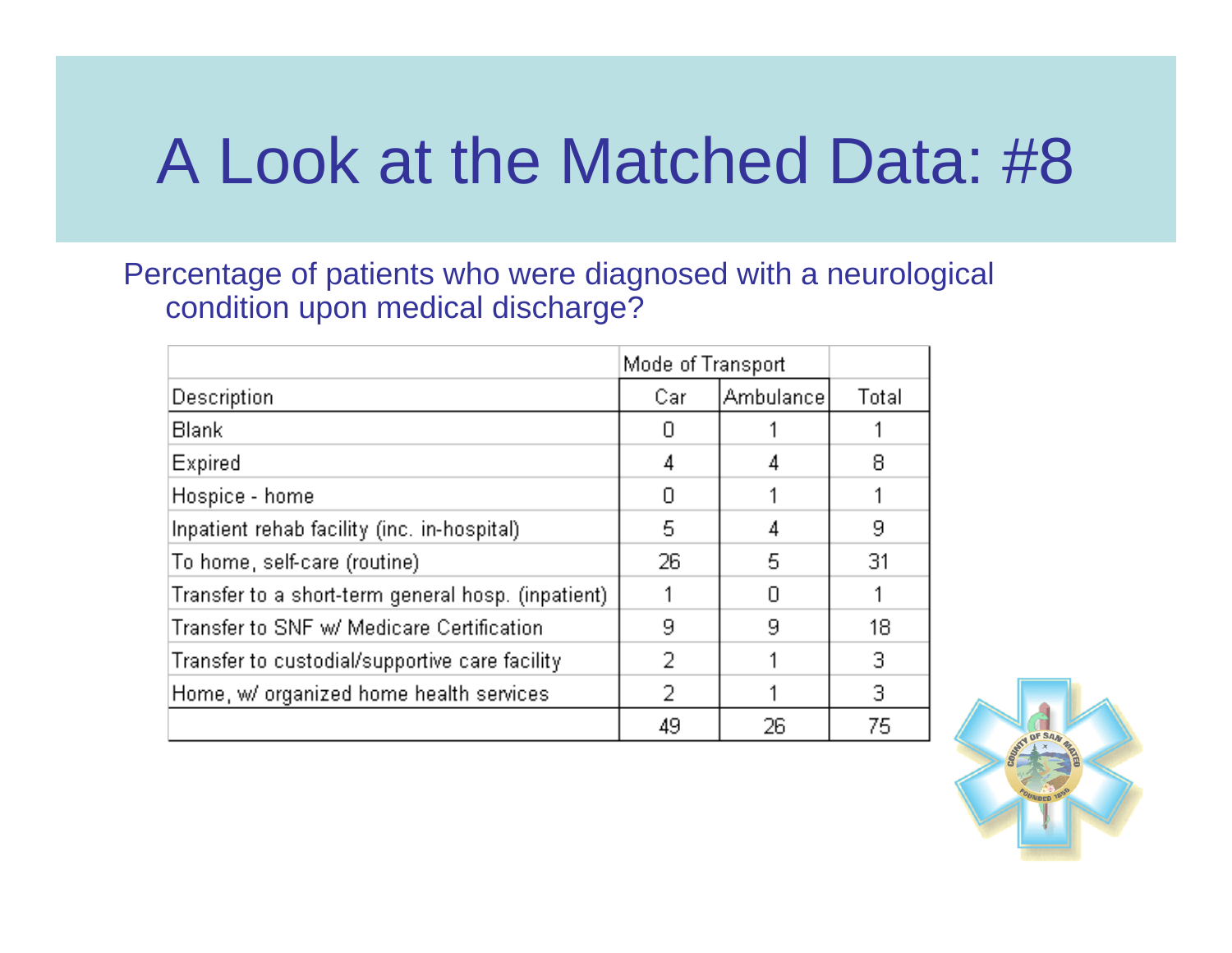# Next Steps

- Recommend continuation of stroke patient matching project
- Identify additional hospitals to participate in project
- Continue working with hospitals to gain access to stroke registry data
- Our GOAL: to get accurate data with the least amount of work on the hospitals part!